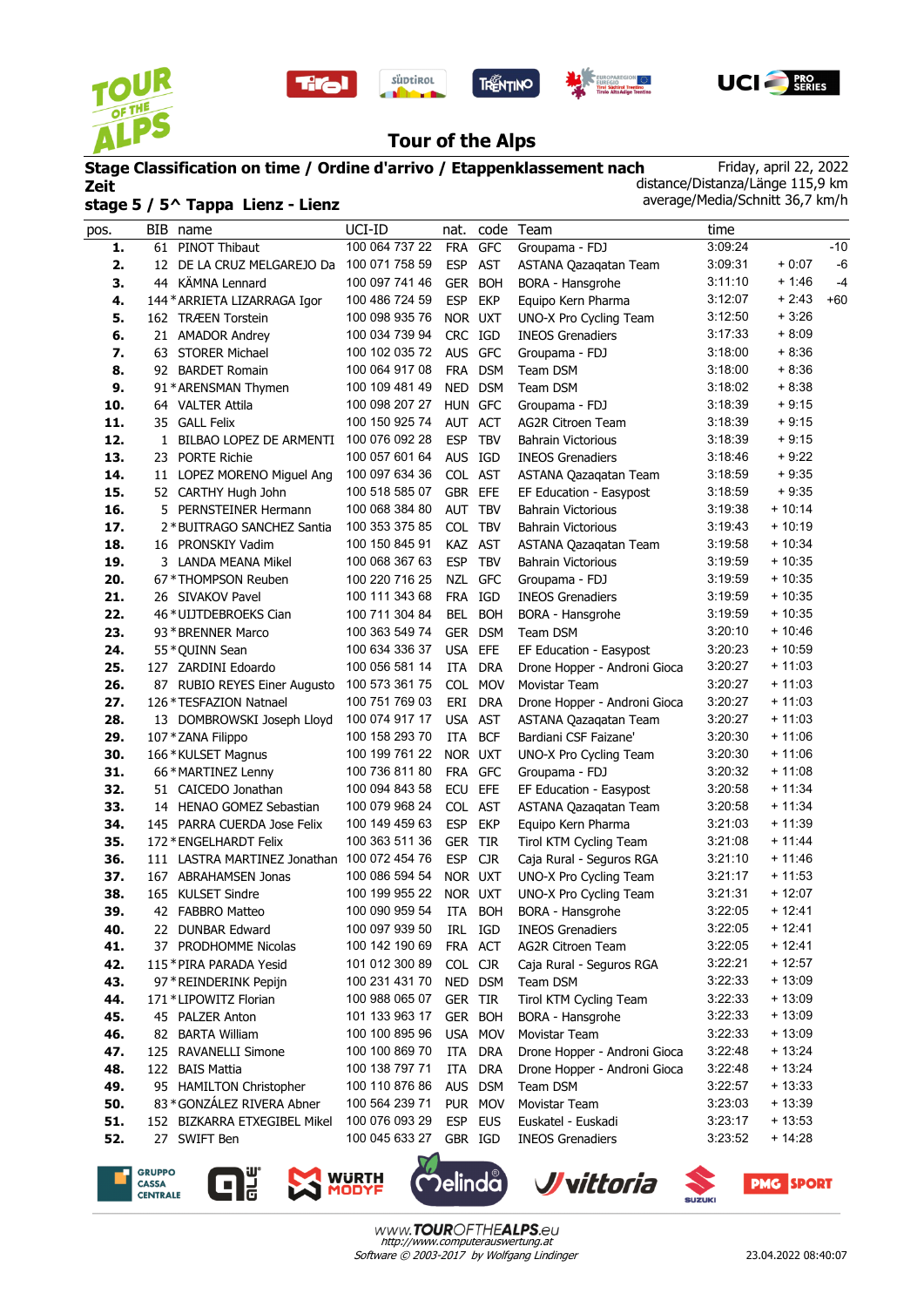| Tour of the Alps |                              |                    |            |            |                                                      |         |          | 2 |
|------------------|------------------------------|--------------------|------------|------------|------------------------------------------------------|---------|----------|---|
| 53.              | 153 BOU COMPANY Joan         | 100 147 399 40     | ESP EUS    |            | Euskatel - Euskadi                                   | 3:23:52 | + 14:28  |   |
| 54.              | 96 * POOLE Max               | 100 592 337 39     | GBR DSM    |            | Team DSM                                             | 3:24:00 | + 14:36  |   |
| 55.              | 85 * HOLLMANN Juri           | 100 109 776 53     |            | GER MOV    | Movistar Team                                        | 3:24:00 | $+14.36$ |   |
| 56.              | 131 BAIS Davide              | 100 151 318 79     | ITA        | EOK        | Eolo-Kometa Cycling Team                             | 3:24:00 | + 14:36  |   |
| 57.              | 156 * IRIBAR JAUREGI Unai    | 100 157 100 41     | <b>ESP</b> | <b>EUS</b> | Euskatel - Euskadi                                   | 3:25:36 | $+16:12$ |   |
| 58.              | 102 CAÑAVERAL VARGAS Johnat  | 100 098 730 65     | COL BCF    |            | Bardiani CSF Faizane'                                | 3:26:08 | $+16:44$ |   |
| 59.              | 103 COVILI Luca              | 100 101 857 88     | ITA        | <b>BCF</b> | Bardiani CSF Faizane'                                | 3.26.36 | $+17:12$ |   |
| 60.              | 104 * EL GOUZI Omar          | 100 159 207 14     | <b>ITA</b> | <b>BCF</b> | Bardiani CSF Faizane'                                | 3:27:16 | $+17:52$ |   |
| 61.              | 143 ARAIZ MICHEL Sergio      | 100 424 284 87     | <b>ESP</b> | <b>EKP</b> | Equipo Kern Pharma                                   | 3:27:20 | $+17:56$ |   |
| 62.              | 31 BOUCHARD Geoffrey         | 100 119 427 04     | FRA ACT    |            | <b>AG2R Citroen Team</b>                             | 3:27:22 | $+17:58$ |   |
| 63.              | 77 PICCOLI James             | 100 519 942 06     | CAN IPT    |            | <b>ISRAEL-Premier Tech</b>                           | 3:27:25 | $+18:01$ |   |
| 64.              | 157 ITURRIA SEGUROLA Mikel   | 100 087 485 72     | <b>ESP</b> | <b>EUS</b> | Euskatel - Euskadi                                   | 3:27:32 | $+18:08$ |   |
| 65.              | 113 CEPEDA Jefferson         | 100 096 889 67     | ECU        | <b>CJR</b> | Caja Rural - Seguros RGA                             | 3:27:32 | $+18:08$ |   |
| OTL              | 81 ARCAS Jorge               | 100 102 095 35     | <b>ESP</b> | <b>MOV</b> | Movistar Team                                        | 3:28:41 | + 19:17  |   |
| OTL              | 163 * URIANSTAD Martin Bugge | 100 159 053 54     | NOR UXT    |            | UNO-X Pro Cycling Team                               | 3:28:50 | + 19:26  |   |
| OTL              | 106 * RASTELLI Luca          | 100 159 050 51     | ITA        | <b>BCF</b> | Bardiani CSF Faizane'                                | 3:29:35 | $+20:11$ |   |
| <b>OTL</b>       | 74 GOLDSTEIN Omer            | 100 092 467 10     | ISR IPT    |            | <b>ISRAEL-Premier Tech</b>                           | 3:29:35 | $+20:11$ |   |
| OTL              | 134 DINA Márton              | 100 088 167 75     | HUN EOK    |            | Eolo-Kometa Cycling Team                             | 3:29:37 | $+20:13$ |   |
| OTL              | 15 NATAROV Yuriy             | 100 098 181 01     | KAZ AST    |            | ASTANA Qazaqatan Team                                | 3:30:18 | $+20:54$ |   |
| OTL              | 54 GHEBREMEDHIN Merhawi      | 100 088 551 71     | ERI        | EFE        | EF Education - Easypost                              | 3:30:38 | $+21:14$ |   |
| OTL              | 84 * RANGEL COSTA Vinicius   | 100 531 285 00     | BRA MOV    |            | Movistar Team                                        | 3:30:38 | $+21:14$ |   |
| OTL              | 4 NOVAK Domen                | 100 093 724 06     | <b>SLO</b> | <b>TBV</b> | <b>Bahrain Victorious</b>                            | 3:31:11 | $+21.47$ |   |
| OTL              | 176 * ROSNER Linus           | 100 490 391 40     | GER TIR    |            | Tirol KTM Cycling Team                               | 3:31:27 | $+22:03$ |   |
| <b>OTL</b>       | 6 * ZAMBANINI Edoardo        | 100 300 493 68     | ITA        | <b>TBV</b> | <b>Bahrain Victorious</b>                            | 3:32:11 | $+22:47$ |   |
| <b>OTL</b>       | 114 JOHNSTON Calum           | 100 159 028 29     | GBR CJR    |            | Caja Rural - Seguros RGA                             | 3:32:11 | $+22:47$ |   |
| <b>OTL</b>       | 155 ETXEBERRIA ZAFRA Asier   | 100 424 787 08     | <b>ESP</b> | <b>EUS</b> | Euskatel - Euskadi                                   | 3:33:01 | $+23:37$ |   |
| <b>OTL</b>       | 154 CUADRADO RUIZ DE GAUNA   | 100 417 032 13     | ESP EUS    |            | Euskatel - Euskadi                                   | 3:33:01 | $+23:37$ |   |
| OTL              | 137 VIEGAS Daniel            | 100 107 838 55     | POR EOK    |            | Eolo-Kometa Cycling Team                             | 3:34:46 | $+25:22$ |   |
| OTL              | 75 HAGEN Carl Fredrik        | 100 885 025 78     | NOR IPT    |            | <b>ISRAEL-Premier Tech</b>                           | 3:35:11 | $+25:47$ |   |
| <b>OTL</b>       | 62 BADILATTI Matteo          | 100 140 939 79     | SUI GFC    |            | Groupama - FDJ                                       | 3:35:11 | $+25:47$ |   |
| OTL              | 177*HÖRANDTNER Moritz        | 100 772 511 84     | AUT TIR    |            | Tirol KTM Cycling Team                               | 3:35:18 | $+25:54$ |   |
| OTL              | 174 * VACEK Karel            | 100 347 256 77     | <b>CZE</b> | TIR        | Tirol KTM Cycling Team                               | 3:35:18 | $+25:54$ |   |
| <b>OTL</b>       | 73 FROOME Chris              | 100 043 936 76     | GBR IPT    |            | <b>ISRAEL-Premier Tech</b>                           | 3:35:18 | $+25:54$ |   |
| <b>OTL</b>       | 24 PUCCIO Salvatore          | 100 055 878 87     | ITA IGD    |            | <b>INEOS Grenadiers</b>                              | 3.35.20 | $+25:56$ |   |
| OTL              | 133 * FETTER Erik            | 100 236 030 13     | HUN EOK    |            | Eolo-Kometa Cycling Team                             | 3:35:20 | $+25:56$ |   |
| <b>OTL</b>       | 25 RIVERA VARGAS Brandon S   | 100 088 627 50     | COL IGD    |            | <b>INEOS Grenadiers</b>                              | 3:35:20 | $+25:56$ |   |
|                  |                              |                    |            |            | Finishing deadline/Tempo massimo/Karenzzeit: 3:28:20 |         |          |   |
| <b>DNF</b>       | 17 FELLINE Fabio             | 100 059 824 56 ITA |            | <b>AST</b> | ASTANA Qazagatan Team                                |         |          |   |
| <b>DNF</b>       | 43 GAMPER Patrick            | 100 109 662 36 AUT |            | <b>BOH</b> | BORA - Hansgrohe                                     |         |          |   |
| <b>DNF</b>       | 53 CHAVES RUBIO Jhoan Esteb  | 100 075 873 03 COL |            | EFE        | EF Education - Easypost                              |         |          |   |
| <b>DNF</b>       | 76 NIZZOLO Giacomo           | 100 058 761 60 ITA |            | IPT        | <b>ISRAEL-Premier Tech</b>                           |         |          |   |
| <b>DNF</b>       | 101 BATTAGLIN Enrico         | 100 054 674 47 ITA |            | <b>BCF</b> | Bardiani CSF Faizane'                                |         |          |   |
| <b>DNF</b>       | 112 AMEZQUETA MORENO Julen   | 100 100 426 15 ESP |            | <b>CJR</b> | Caja Rural - Seguros RGA                             |         |          |   |
| <b>DNF</b>       | 135 RAVASI Edward            | 100 097 036 20 ITA |            | EOK        | Eolo-Kometa Cycling Team                             |         |          |   |
| <b>DNF</b>       | 141 AGIRRE EGAÑA Jon         | 100 423 815 06 ESP |            | <b>EKP</b> | Equipo Kern Pharma                                   |         |          |   |
| <b>DNF</b>       | 146 * COBO CAYON Ivan        | 100 235 651 22 ESP |            | <b>EKP</b> | Equipo Kern Pharma                                   |         |          |   |
| <b>DNF</b>       | 147 LOPEZ CARAVACA Jordi     | 100 111 531 62 ESP |            | <b>EKP</b> | Equipo Kern Pharma                                   |         |          |   |
| <b>DNF</b>       | 151 BALLARIN MANSO Iker      | 100 423 806 94 ESP |            | <b>EUS</b> | Euskatel - Euskadi                                   |         |          |   |
| <b>DNF</b>       | 161 EG Niklas                | 100 086 708 71 DEN |            | <b>UXT</b> | UNO-X Pro Cycling Team                               |         |          |   |
| <b>DNF</b>       | 173 * MCLAIN Logan           | 100 634 766 79 USA |            | <b>TIR</b> | Tirol KTM Cycling Team                               |         |          |   |
| <b>DNF</b>       | 175 * ZANGERLE Emanuel       | 100 351 264 11 AUT |            | TIR        | Tirol KTM Cycling Team                               |         |          |   |
| <b>DNS</b>       | 86 ROJAS José                | 100 029 109 90 ESP |            | <b>MOV</b> | Movistar Team                                        |         |          |   |
| <b>DNS</b>       | 123 BISOLTI Alessandro       | 100 053 909 58 ITA |            | DRA        | Drone Hopper - Androni Gioca                         |         |          |   |

Number of starters/Partenti/Anzahl der Starter: 102 Finishing out of time limits/Fuori tempo/Karenzzeit überschritten: 23 Retired/Ritirati/Ausgeschiedene Fahrer: 14 Did not start/Non partenti/Nicht am Start: 2

The finish-judge/Il giudice d'arrivo/Der Zielrichter





 $\mathbf{G}^{\text{\tiny U}}_{\text{\tiny E}}$ 





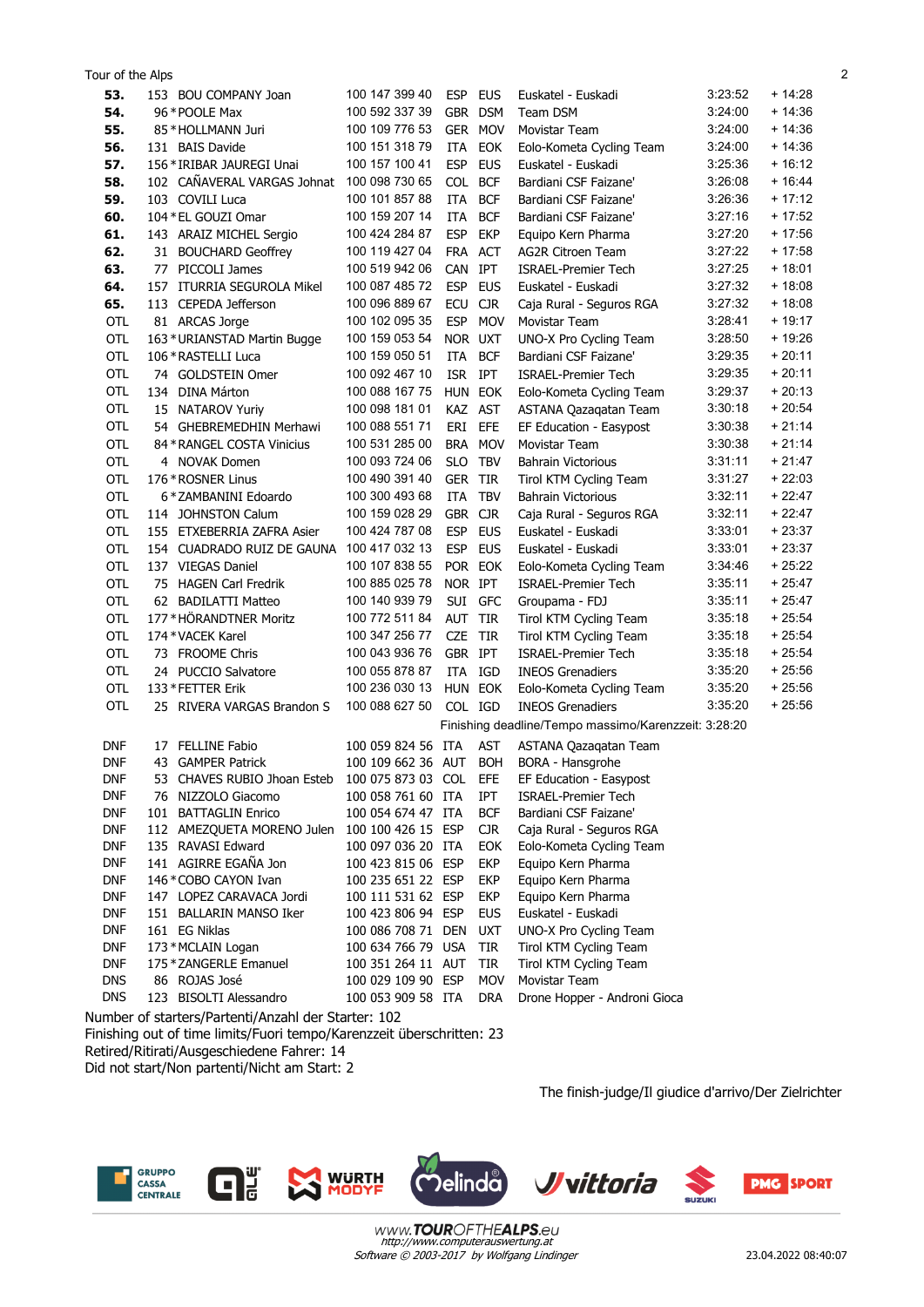Friday, april 22, 2022

## **King of the Mountain / Classifica GPM / Bergwertung GPM 1 Bannberg (1st crossing) (Km 40,2 cat 1^)**

| pos. | BIB name                                                                | UCI-ID                 |  | nat. code Team                                | Points |
|------|-------------------------------------------------------------------------|------------------------|--|-----------------------------------------------|--------|
| 1.   | 162 TRÆEN Torstein                                                      |                        |  | 100 098 935 76 NOR UXT UNO-X Pro Cycling Team | 10     |
| 2.   | 12 DE LA CRUZ MELGAREJO Da 100 071 758 59 ESP AST ASTANA Oazagatan Team |                        |  |                                               | 8      |
| 3.   | 44 KÄMNA Lennard                                                        |                        |  | 100 097 741 46 GER BOH BORA - Hansgrohe       | 6      |
| 4.   | 61 PINOT Thibaut                                                        |                        |  | 100 064 737 22 FRA GFC Groupama - FDJ         | 4      |
|      | 5. 144 ARRIETA LIZARRAGA Igor                                           | 100 486 724 59 ESP EKP |  | Eguipo Kern Pharma                            | 2      |

## **King of the Mountain / Classifica GPM / Bergwertung GPM 2 Stronach (Km 104,5 cat 2^)**

| pos. | BIB name                                                                | UCI-ID |  | nat. code Team                          | Points |
|------|-------------------------------------------------------------------------|--------|--|-----------------------------------------|--------|
|      | 61 PINOT Thibaut                                                        |        |  | 100 064 737 22 FRA GFC Groupama - FDJ   | 6      |
|      | 12 DE LA CRUZ MELGAREJO Da 100 071 758 59 ESP AST ASTANA Qazagatan Team |        |  |                                         | 4      |
| 3.   | 44 KÄMNA Lennard                                                        |        |  | 100 097 741 46 GER BOH BORA - Hansgrohe |        |

## **Stage Youth Classification / Classifica di tappa giovani / Etappenklassement Nachwuchswertung stage 5 / 5^ Tappa / 5. Etappe**

| pos. | BIB name                     | UCI-ID         | nat.       | code       | Team                              | time    |          |
|------|------------------------------|----------------|------------|------------|-----------------------------------|---------|----------|
| 1.   | 144 * ARRIETA LIZARRAGA Igor | 100 486 724 59 | <b>ESP</b> | <b>EKP</b> | Equipo Kern Pharma                | 3:12:07 |          |
| 2.   | 91 * ARENSMAN Thymen         | 100 109 481 49 | <b>NED</b> | <b>DSM</b> | Team DSM                          | 3:18:02 | $+5.55$  |
| 3.   | 2 * BUITRAGO SANCHEZ Santia  | 100 353 375 85 | <b>COL</b> | <b>TBV</b> | <b>Bahrain Victorious</b>         | 3:19:43 | $+7:36$  |
| 4.   | 67 * THOMPSON Reuben         | 100 220 716 25 | <b>NZL</b> | <b>GFC</b> | Groupama - FDJ                    | 3:19:59 | $+7:52$  |
| 5.   | 46 *UIJTDEBROEKS Cian        | 100 711 304 84 | <b>BEL</b> | <b>BOH</b> | BORA - Hansgrohe                  | 3:19:59 | $+7:52$  |
| 6.   | 93 * BRENNER Marco           | 100 363 549 74 | <b>GER</b> | <b>DSM</b> | Team DSM                          | 3:20:10 | $+8:03$  |
| 7.   | 55 * QUINN Sean              | 100 634 336 37 | <b>USA</b> | <b>EFE</b> | EF Education - Easypost           | 3:20:23 | $+8:16$  |
| 8.   | 126 * TESFAZION Natnael      | 100 751 769 03 | ERI        | <b>DRA</b> | Drone Hopper - Androni Giocattoli | 3:20:27 | $+8:20$  |
| 9.   | 107 * ZANA Filippo           | 100 158 293 70 | <b>ITA</b> | <b>BCF</b> | Bardiani CSF Faizane'             | 3:20:30 | $+8.23$  |
| 10.  | 166 * KULSET Magnus          | 100 199 761 22 |            | NOR UXT    | UNO-X Pro Cycling Team            | 3:20:30 | $+8.23$  |
| 11.  | 66 * MARTINEZ Lenny          | 100 736 811 80 | FRA        | <b>GFC</b> | Groupama - FDJ                    | 3:20:32 | $+8.25$  |
| 12.  | 172 * ENGELHARDT Felix       | 100 363 511 36 | <b>GER</b> | <b>TIR</b> | Tirol KTM Cycling Team            | 3:21:08 | $+9.01$  |
| 13.  | 115 * PIRA PARADA Yesid      | 101 012 300 89 | <b>COL</b> | <b>CJR</b> | Caja Rural - Seguros RGA          | 3:22:21 | $+10:14$ |
| 14.  | 97 * REINDERINK Pepijn       | 100 231 431 70 | <b>NED</b> | <b>DSM</b> | Team DSM                          | 3:22:33 | $+10:26$ |
| 15.  | 171 * LIPOWITZ Florian       | 100 988 065 07 | <b>GER</b> | <b>TIR</b> | Tirol KTM Cycling Team            | 3:22:33 | $+10:26$ |
| 16.  | 83 * GONZÁLEZ RIVERA Abner   | 100 564 239 71 | <b>PUR</b> | <b>MOV</b> | Movistar Team                     | 3:23:03 | $+10:56$ |
| 17.  | 96 * POOLE Max               | 100 592 337 39 | <b>GBR</b> | <b>DSM</b> | Team DSM                          | 3:24:00 | $+11:53$ |
| 18.  | 85 * HOLLMANN Juri           | 100 109 776 53 | <b>GER</b> | <b>MOV</b> | Movistar Team                     | 3:24:00 | $+11:53$ |
| 19.  | 156 * IRIBAR JAUREGI Unai    | 100 157 100 41 | <b>ESP</b> | <b>EUS</b> | Euskatel - Euskadi                | 3:25:36 | $+13:29$ |
| 20.  | 104 * EL GOUZI Omar          | 100 159 207 14 | <b>ITA</b> | <b>BCF</b> | Bardiani CSF Faizane'             | 3:27:16 | $+15:09$ |
|      |                              |                |            |            |                                   |         |          |

## **Intermediate sprint / Classifica TV / Sprintwertung SP Anras (Km 59,8)**

| pos. | BIB name                                                                | UCI-ID |  | nat. code Team                          | Points |
|------|-------------------------------------------------------------------------|--------|--|-----------------------------------------|--------|
|      | 12 DE LA CRUZ MELGAREJO Da 100 071 758 59 ESP AST ASTANA Qazagatan Team |        |  |                                         |        |
|      | 61 PINOT Thibaut                                                        |        |  | 100 064 737 22 FRA GFC Groupama - FDJ   |        |
|      | 21 AMADOR Andrey                                                        |        |  | 100 034 739 94 CRC IGD INEOS Grenadiers |        |
|      |                                                                         |        |  |                                         |        |





 $\Box$ 



Software © 2003-2017 by Wolfgang Lindinger www.**TOUR**OFTHEALPS.eu





Friday, april 22, 2022

Friday, april 22, 2022

Friday, april 22, 2022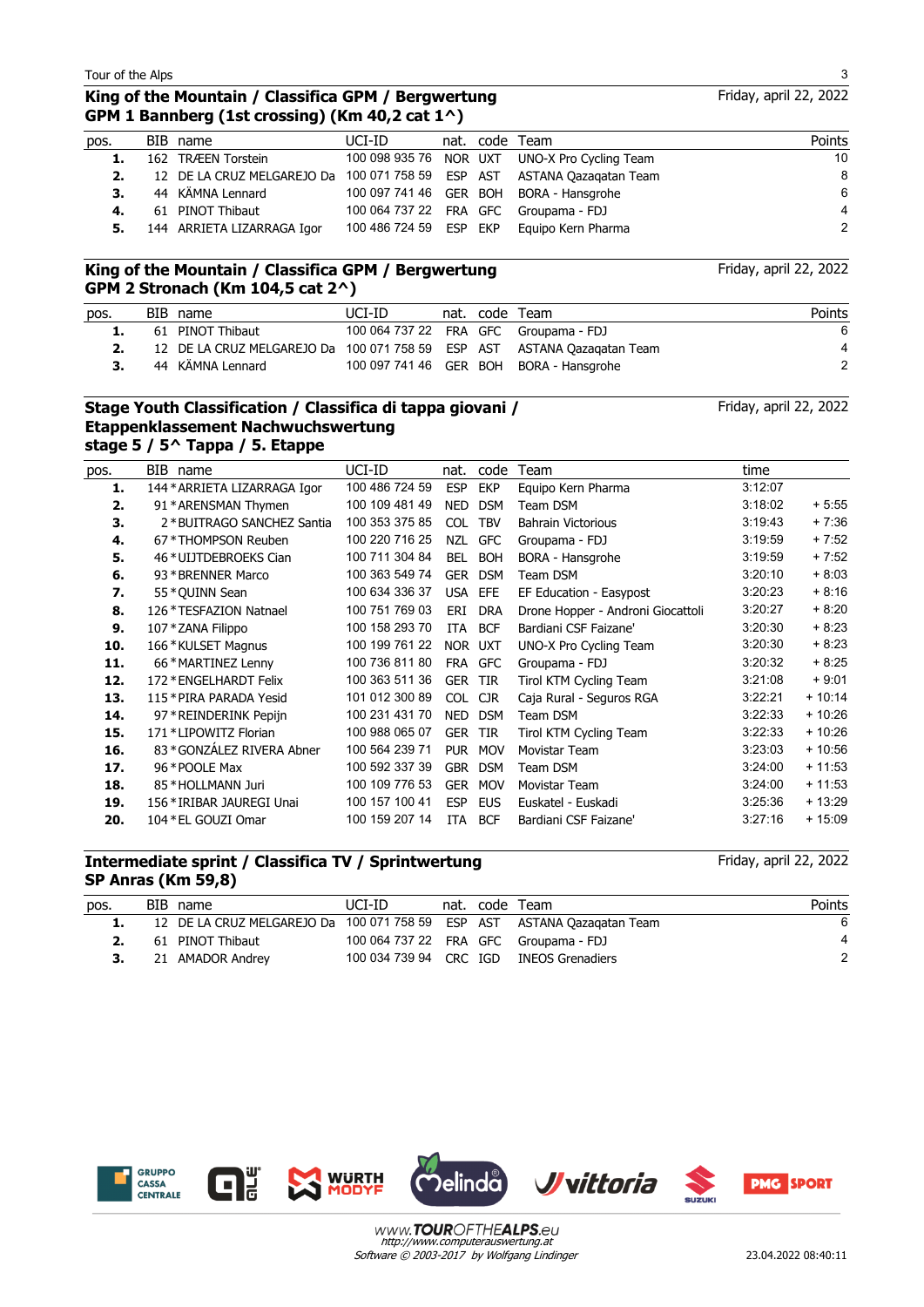#### **Teams' Classification (stage) on time / Classifica di tappa squadre / Mannschafts-Etappenklassement nach Zeit stage 5 / 5^ Tappa / 5. Etappe**

| pos. |         | code Team                         | position          | time     |          |
|------|---------|-----------------------------------|-------------------|----------|----------|
|      |         | 1. GFC Groupama - FDJ             |                   | 9:46:03  |          |
|      |         | 61 PINOT Thibaut                  | 1                 | 3:09:24  |          |
|      |         | 63 STORER Michael                 | $\overline{7}$    | 3:18:00  |          |
|      |         | 64 VALTER Attila                  | 10                | 3:18:39  |          |
|      |         | 2. AST ASTANA Qazaqatan Team      |                   | 9:48:28  | $+2:25$  |
|      |         | 12 DE LA CRUZ MELGAREJO Da        | 2                 | 3:09:31  |          |
|      |         | 11 LOPEZ MORENO Miguel Ang        | 14                | 3:18:59  |          |
|      |         | 16 PRONSKIY Vadim                 | 18                | 3:19:58  |          |
|      |         | 3. BOH BORA - Hansgrohe           |                   | 9:53:14  | $+7:11$  |
|      |         | 44 KÄMNA Lennard                  | 3                 | 3:11:10  |          |
|      |         | 46 UIJTDEBROEKS Cian              | 22                | 3:19:59  |          |
|      |         | 42 FABBRO Matteo                  | 39                | 3:22:05  |          |
|      | 4. UXT  | <b>UNO-X Pro Cycling Team</b>     |                   | 9:54:37  | $+8:34$  |
|      |         | 162 TRÆEN Torstein                | 5                 | 3:12:50  |          |
|      |         | 166 KULSET Magnus                 | 30                | 3:20:30  |          |
|      |         | 167 ABRAHAMSEN Jonas              | 37                | 3:21:17  |          |
|      |         | 5. DSM Team DSM                   |                   | 9:56:12  | $+10:09$ |
|      |         | 92 BARDET Romain                  | 8                 | 3:18:00  |          |
|      |         | 91 ARENSMAN Thymen                | 9                 | 3:18:02  |          |
|      |         | 93 BRENNER Marco                  | 23                | 3:20:10  |          |
|      | 6. IGD  | <b>INEOS Grenadiers</b>           |                   | 9:56:18  | $+10:15$ |
|      |         | 21 AMADOR Andrey                  | 6                 | 3:17:33  |          |
|      |         | 23 PORTE Richie                   | 13                | 3:18:46  |          |
|      |         | 26 SIVAKOV Pavel                  | 21                | 3:19:59  |          |
|      | 7. TBV  | <b>Bahrain Victorious</b>         |                   | 9:58:00  | $+11:57$ |
|      |         | 1 BILBAO LOPEZ DE ARMENTI         | $12 \overline{ }$ | 3:18:39  |          |
|      |         | 5 PERNSTEINER Hermann             | 16                | 3:19:38  |          |
|      |         | 2 BUITRAGO SANCHEZ Santia         | 17                | 3:19:43  |          |
|      | 8. EFE  | <b>EF Education - Easypost</b>    |                   | 10:00:20 | $+14:17$ |
|      |         | 52 CARTHY Hugh John               | 15                | 3:18:59  |          |
|      |         | 55 OUINN Sean                     | 24                | 3:20:23  |          |
|      |         | 51 CAICEDO Jonathan               | 32                | 3:20:58  |          |
|      | 9. EKP  | Equipo Kern Pharma                |                   | 10:00:30 | $+14:27$ |
|      |         | 144 ARRIETA LIZARRAGA Igor        | 4                 | 3:12:07  |          |
|      |         | 145 PARRA CUERDA Jose Felix       | 34                | 3:21:03  |          |
|      |         | 143 ARAIZ MICHEL Sergio           | 61                | 3:27:20  |          |
|      | 10. DRA | Drone Hopper - Androni Giocattoli |                   | 10:03:42 | $+17:39$ |
|      |         | 127 ZARDINI Edoardo               | 25                | 3:20:27  |          |
|      |         | 126 TESFAZION Natnael             | 27                | 3:20:27  |          |
|      |         | 125 RAVANELLI Simone              | 47                | 3:22:48  |          |
|      |         | 11. MOV Movistar Team             |                   | 10:06:03 | $+20:00$ |
|      |         | 87 RUBIO REYES Einer Augusto      | 26                | 3:20:27  |          |
|      |         | 82 BARTA William                  | 46                | 3:22:33  |          |
|      |         | 83 GONZÁLEZ RIVERA Abner          | 50                | 3:23:03  |          |
|      |         | 12. ACT AG2R Citroen Team         |                   | 10:08:06 | $+22:03$ |
|      |         | 35 GALL Felix                     | 11                | 3:18:39  |          |
|      |         | 37 PRODHOMME Nicolas              | 41                | 3:22:05  |          |
|      |         | 31 BOUCHARD Geoffrey              | 62                | 3:27:22  |          |
|      |         | 13. CJR Caja Rural - Seguros RGA  |                   | 10:11:03 | $+25:00$ |
|      |         | 111 LASTRA MARTINEZ Jonathan      | 36                | 3:21:10  |          |
|      |         | 115 PIRA PARADA Yesid             | 42                | 3:22:21  |          |
|      |         | 113 CEPEDA Jefferson              | 65                | 3:27:32  |          |
|      |         | 14. EUS Euskatel - Euskadi        |                   | 10:12:45 | $+26:42$ |
|      |         | 152 BIZKARRA ETXEGIBEL Mikel      | 51                | 3:23:17  |          |
|      |         | 153 BOU COMPANY Joan              | 53                | 3:23:52  |          |
|      |         | 156 IRIBAR JAUREGI Unai           | 57                | 3.25.36  |          |









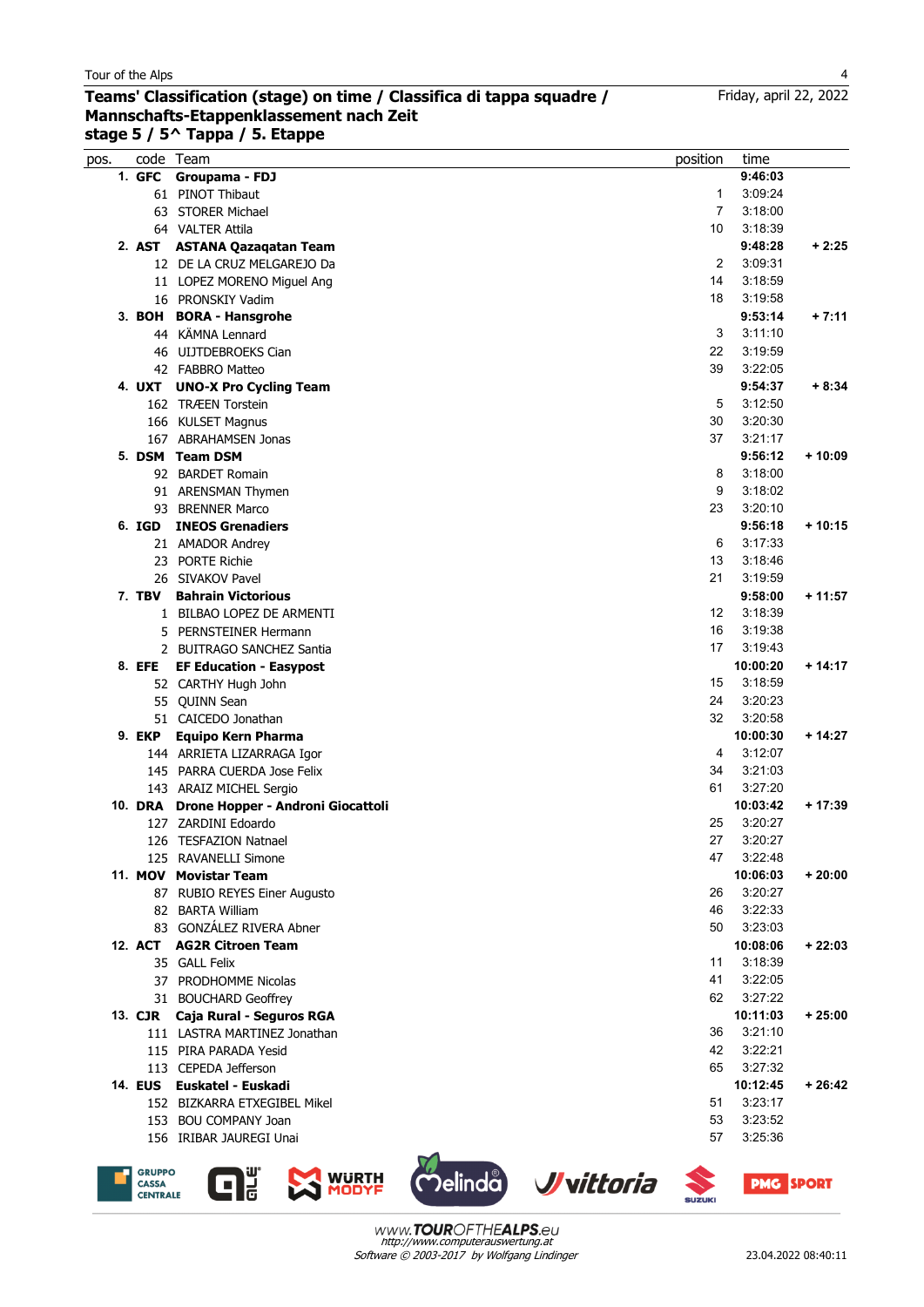## Tour of the Alps 5

- 
- 107 ZANA Filippo 29 3:20:30 102 CAÑAVERAL VARGAS Johnat 58 3:26:08<br>103 COVILI Luca 59 3:26:36
- 103 COVILI Luca

**15. BCF Bardiani CSF Faizane' 10:13:14 + 27:11**

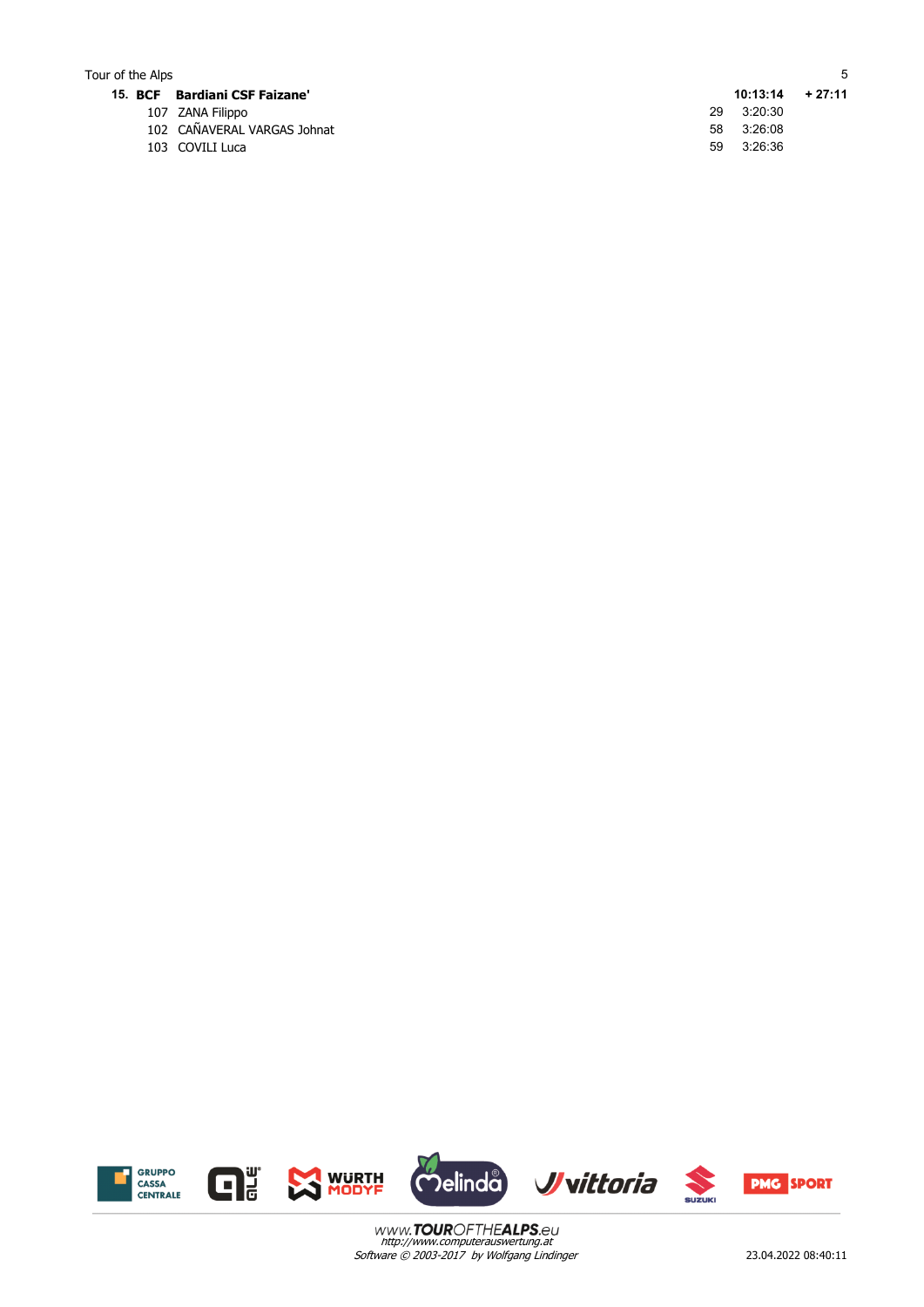$\overline{a}$ 

## **Individual General Classification / Classifica generale / Einzel-Gesamtklassement nach Zeit**

Friday, april 22, 2022 distance/Distanza/Länge 727,9 km average/Media/Schnitt 38,3 km/h

| pos.       | BIB | name                                        | UCI-ID                           | nat.               | code       | Team                                    | time                 |                      |
|------------|-----|---------------------------------------------|----------------------------------|--------------------|------------|-----------------------------------------|----------------------|----------------------|
| 1.         | 92  | <b>BARDET Romain</b>                        | 100 064 917 08                   | <b>FRA</b>         | <b>DSM</b> | Team DSM                                | 18:59:29             |                      |
| 2.         |     | 63 STORER Michael                           | 100 102 035 72                   | AUS GFC            |            | Groupama - FDJ                          | 18:59:43             | $+0.14$              |
| 3.         |     | 91 * ARENSMAN Thymen                        | 100 109 481 49                   | <b>NED</b>         | <b>DSM</b> | Team DSM                                | 18:59:45             | $+0:16$              |
| 4.         |     | 1 BILBAO LOPEZ DE ARMENTI                   | 100 076 092 28                   | <b>ESP</b>         | <b>TBV</b> | <b>Bahrain Victorious</b>               | 19:00:06             | $+0.37$              |
| 5.         |     | 64 VALTER Attila                            | 100 098 207 27                   | HUN GFC            |            | Groupama - FDJ                          | 19:00:18             | $+0.49$              |
| 6.         |     | 35 GALL Felix                               | 100 150 925 74                   | AUT ACT            |            | <b>AG2R Citroen Team</b>                | 19:00:22             | $+0.53$              |
| 7.         | 23  | <b>PORTE Richie</b>                         | 100 057 601 64                   | AUS IGD            |            | <b>INEOS Grenadiers</b>                 | 19:00:29             | $+1:00$              |
| 8.         |     | 2 * BUITRAGO SANCHEZ Santia                 | 100 353 375 85                   | COL TBV            |            | <b>Bahrain Victorious</b>               | 19:01:26             | $+1:57$              |
| 9.         |     | 52 CARTHY Hugh John                         | 100 518 585 07                   | GBR EFE            |            | EF Education - Easypost                 | 19:01:37             | $+2:08$              |
| 10.        |     | 26 SIVAKOV Pavel                            | 100 111 343 68                   | FRA IGD            |            | <b>INEOS Grenadiers</b>                 | 19:01:42             | $+2:13$              |
| 11.        |     | 3 LANDA MEANA Mikel                         | 100 068 367 63                   | <b>ESP</b>         | <b>TBV</b> | <b>Bahrain Victorious</b>               | 19:01:46             | $+2:17$              |
| 12.        |     | 5 PERNSTEINER Hermann                       | 100 068 384 80                   | AUT                | <b>TBV</b> | <b>Bahrain Victorious</b>               | 19:01:49             | $+2:20$              |
| 13.        |     | 87 RUBIO REYES Einer Augusto                | 100 573 361 75                   | <b>COL</b>         | <b>MOV</b> | Movistar Team                           | 19:02:10             | $+2:41$              |
| 14.        |     | 66 * MARTINEZ Lenny                         | 100 736 811 80                   | FRA                | <b>GFC</b> | Groupama - FDJ                          | 19:02:43             | $+3:14$              |
| 15.        |     | 55 * QUINN Sean                             | 100 634 336 37                   | <b>USA</b>         | EFE        | EF Education - Easypost                 | 19:02:45             | $+3:16$              |
| 16.        |     | 46 * UIJTDEBROEKS Cian                      | 100 711 304 84                   | <b>BEL</b>         | <b>BOH</b> | BORA - Hansgrohe                        | 19:02:45             | $+3:16$              |
| 17.        |     | 13 DOMBROWSKI Joseph Lloyd                  | 100 074 917 17                   | USA AST            |            | ASTANA Qazagatan Team                   | 19:03:14             | $+3:45$              |
| 18.        | 22  | <b>DUNBAR Edward</b>                        | 100 097 939 50                   | IRL IGD            |            | <b>INEOS Grenadiers</b>                 | 19:04:27             | $+4.58$              |
| 19.        | 61  | PINOT Thibaut                               | 100 064 737 22                   | FRA                | <b>GFC</b> | Groupama - FDJ                          | 19:04:39             | $+5.10$              |
| 20.        |     | 44 KÄMNA Lennard                            | 100 097 741 46                   | <b>GER</b>         | <b>BOH</b> | BORA - Hansgrohe                        | 19:05:44             | $+6:15$              |
| 21.        |     | 152 BIZKARRA ETXEGIBEL Mikel                | 100 076 093 29                   | <b>ESP</b>         | <b>EUS</b> | Euskatel - Euskadi                      | 19:06:33             | $+7:04$              |
| 22.        |     | 126 * TESFAZION Natnael                     | 100 751 769 03                   | ERI                | <b>DRA</b> | Drone Hopper - Androni Giocattoli       | 19:07:42             | $+8:13$              |
| 23.        |     | 51 CAICEDO Jonathan                         | 100 094 843 58                   | <b>ECU</b>         | EFE        | EF Education - Easypost                 | 19:08:21             | $+8:52$              |
| 24.        |     | 111 LASTRA MARTINEZ Jonathan 100 072 454 76 |                                  | <b>ESP</b>         | <b>CJR</b> | Caja Rural - Seguros RGA                | 19:12:18             | $+12:49$             |
| 25.        |     | 171 *LIPOWITZ Florian                       | 100 988 065 07                   | <b>GER TIR</b>     |            | Tirol KTM Cycling Team                  | 19:13:25             | $+13:56$             |
| 26.        |     | 95 HAMILTON Christopher                     | 100 110 876 86<br>100 097 634 36 | <b>AUS</b>         | <b>DSM</b> | Team DSM                                | 19:13:31             | $+14:02$             |
| 27.        |     | 11 LOPEZ MORENO Miguel Ang                  | 100 119 427 04                   | COL AST            |            | ASTANA Qazaqatan Team                   | 19:14:09             | $+14.40$<br>$+15:24$ |
| 28.<br>29. |     | 31 BOUCHARD Geoffrey<br>166 * KULSET Magnus | 100 199 761 22                   | FRA ACT<br>NOR UXT |            | <b>AG2R Citroen Team</b>                | 19:14:53<br>19:15:56 | $+16:27$             |
| 30.        |     | 83 * GONZÁLEZ RIVERA Abner                  | 100 564 239 71                   |                    | PUR MOV    | UNO-X Pro Cycling Team<br>Movistar Team | 19:16:57             | $+17:28$             |
| 31.        |     | 67 * THOMPSON Reuben                        | 100 220 716 25                   | NZL                | <b>GFC</b> | Groupama - FDJ                          | 19:18:16             | $+18:47$             |
| 32.        |     | 153 BOU COMPANY Joan                        | 100 147 399 40                   | <b>ESP</b>         | <b>EUS</b> | Euskatel - Euskadi                      | 19:18:31             | $+19:02$             |
| 33.        |     | 144 * ARRIETA LIZARRAGA Igor                | 100 486 724 59                   | <b>ESP</b>         | <b>EKP</b> | Equipo Kern Pharma                      | 19:21:30             | $+22:01$             |
| 34.        |     | 14 HENAO GOMEZ Sebastian                    | 100 079 968 24                   | COL AST            |            | ASTANA Qazaqatan Team                   | 19:21:42             | $+22:13$             |
| 35.        |     | 145 PARRA CUERDA Jose Felix                 | 100 149 459 63                   | <b>ESP</b>         | <b>EKP</b> | Equipo Kern Pharma                      | 19:21:50             | $+22:21$             |
| 36.        |     | 12 DE LA CRUZ MELGAREJO Da                  | 100 071 758 59                   | <b>ESP</b>         | <b>AST</b> | ASTANA Qazaqatan Team                   | 19:22:01             | $+22:32$             |
| 37.        |     | 125 RAVANELLI Simone                        | 100 100 869 70                   | ITA                | <b>DRA</b> | Drone Hopper - Androni Giocattoli       | 19:22:26             | $+22:57$             |
| 38.        |     | 21 AMADOR Andrey                            | 100 034 739 94                   | CRC IGD            |            | <b>INEOS Grenadiers</b>                 | 19:22:36             | $+23:07$             |
| 39.        |     | 37 PRODHOMME Nicolas                        | 100 142 190 69                   | <b>FRA</b>         | ACT        | AG2R Citroen Team                       | 19:23:17             | $+23:48$             |
| 40.        |     | 82 BARTA William                            | 100 100 895 96                   |                    | USA MOV    | Movistar Team                           | 19.23.46             | + 24:17              |
| 41.        |     | 16 PRONSKIY Vadim                           | 100 150 845 91                   | KAZ AST            |            | ASTANA Qazagatan Team                   | 19:25:08             | $+25:39$             |
| 42.        |     | 107 * ZANA Filippo                          | 100 158 293 70                   | ITA                | <b>BCF</b> | Bardiani CSF Faizane'                   | 19:25:18             | $+25:49$             |
| 43.        |     | 27 SWIFT Ben                                | 100 045 633 27                   | GBR IGD            |            | <b>INEOS Grenadiers</b>                 | 19:27:00             | $+27:31$             |
| 44.        |     | 156 * IRIBAR JAUREGI Unai                   | 100 157 100 41                   | <b>ESP</b>         | <b>EUS</b> | Euskatel - Euskadi                      | 19:27:11             | $+27:42$             |
| 45.        |     | 45 PALZER Anton                             | 101 133 963 17                   | <b>GER</b>         | <b>BOH</b> | BORA - Hansgrohe                        | 19:29:08             | $+29:39$             |
| 46.        |     | 42 FABBRO Matteo                            | 100 090 959 54                   | ITA                | <b>BOH</b> | BORA - Hansgrohe                        | 19:30:53             | $+31:24$             |
| 47.        |     | 122 BAIS Mattia                             | 100 138 797 71                   | ITA                | <b>DRA</b> | Drone Hopper - Androni Giocattoli       | 19:30:59             | $+31:30$             |
| 48.        |     | 115 * PIRA PARADA Yesid                     | 101 012 300 89                   | COL CJR            |            | Caja Rural - Seguros RGA                | 19:33:05             | $+33.36$             |
| 49.        |     | 113 CEPEDA Jefferson                        | 100 096 889 67                   | ECU CJR            |            | Caja Rural - Seguros RGA                | 19:33:42             | $+34:13$             |
| 50.        |     | 103 COVILI Luca                             | 100 101 857 88                   | ITA                | <b>BCF</b> | Bardiani CSF Faizane'                   | 19:38:03             | $+38:34$             |
| 51.        |     | 162 TRÆEN Torstein                          | 100 098 935 76                   | NOR UXT            |            | UNO-X Pro Cycling Team                  | 19:38:47             | $+39:18$             |
| 52.        |     | 77 PICCOLI James                            | 100 519 942 06                   | CAN IPT            |            | <b>ISRAEL-Premier Tech</b>              | 19:40:15             | $+40:46$             |
| 53.        |     | 97 * REINDERINK Pepijn                      | 100 231 431 70                   | NED DSM            |            | Team DSM                                | 19:41:37             | $+42:08$             |
| 54.        |     | 93 * BRENNER Marco                          | 100 363 549 74                   | GER DSM            |            | Team DSM                                | 19:42:07             | $+42:38$             |
| 55.        |     | 127 ZARDINI Edoardo                         | 100 056 581 14                   | ITA                | <b>DRA</b> | Drone Hopper - Androni Giocattoli       | 19:42:14             | $+42:45$             |
| 56.        |     | 85 * HOLLMANN Juri                          | 100 109 776 53                   |                    | GER MOV    | Movistar Team                           | 19:42:32             | $+43:03$             |

**GRUPPO<br>CASSA<br>CENTRALE** 









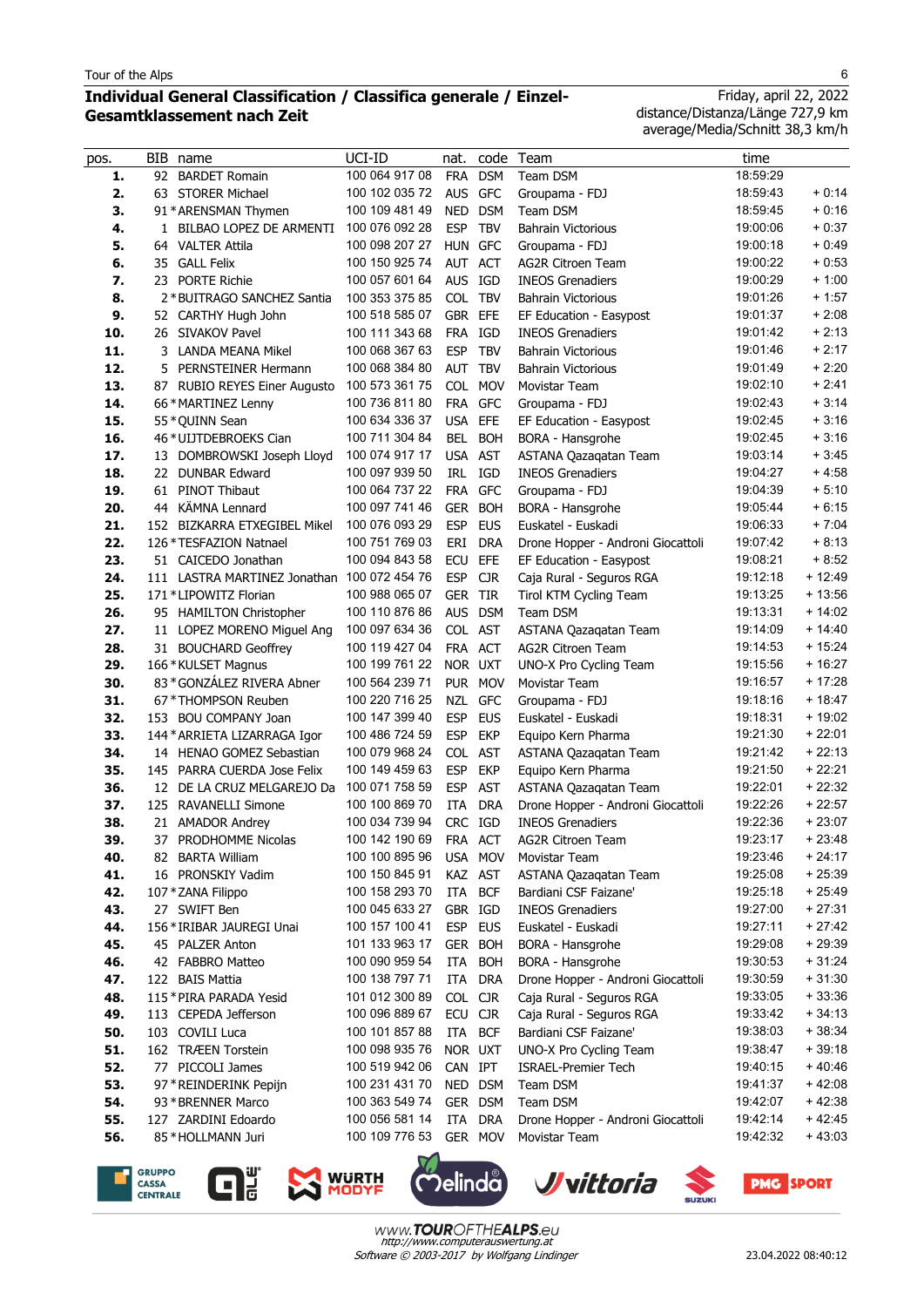| Tour of the Alps |                                                                         |  |                                               |                         |          |
|------------------|-------------------------------------------------------------------------|--|-----------------------------------------------|-------------------------|----------|
|                  | <b>57.</b> 157 ITURRIA SEGUROLA Mikel                                   |  | 100 087 485 72 ESP EUS Euskatel - Euskadi     | 19:43:02                | $+43:33$ |
|                  | 58. $172 * ENGELHARDT Felix$                                            |  | 100 363 511 36 GER TIR Tirol KTM Cycling Team | 19:43:05                | + 43:36  |
| 50.              | 102 CAÑAVERAL VARGAS Johnat 100 098 730 65 COL RCE Bardiani CSE Faizane |  |                                               | $19\,46\,24$ + $46\,55$ |          |

|     | <b>58.</b> 172 * ENGELHARDT Felix                                            |                                 | 100 363 511 36 GER TIR Tirol KTM Cycling Team   |                      | $19.43.05 + 43.36$ |
|-----|------------------------------------------------------------------------------|---------------------------------|-------------------------------------------------|----------------------|--------------------|
|     | 59. 102 CAÑAVERAL VARGAS Johnat 100 098 730 65 COL BCF Bardiani CSF Faizane' |                                 |                                                 | 19:46:24             | $+46.55$           |
|     | <b>60.</b> 131 BAIS Davide                                                   |                                 | 100 151 318 79 ITA EOK Eolo-Kometa Cycling Team | 19:47:23             | $+47:54$           |
|     | 61. 143 ARAIZ MICHEL Sergio                                                  |                                 | 100 424 284 87 ESP EKP Equipo Kern Pharma       | 19:49:03             | $+49.34$           |
|     | 62. 165 KULSET Sindre                                                        |                                 | 100 199 955 22 NOR UXT UNO-X Pro Cycling Team   | 19:51:28             | $+51:59$           |
|     | 63. 167 ABRAHAMSEN Jonas                                                     |                                 | 100 086 594 54 NOR UXT UNO-X Pro Cycling Team   | 19:54:25             | + 54:56            |
| 64. | 96 * POOLE Max                                                               | 100 592 337 39 GBR DSM Team DSM |                                                 | 19:57:16             | $+57:47$           |
|     | 65. 104 * EL GOUZI Omar                                                      |                                 | 100 159 207 14 ITA BCF Bardiani CSF Faizane'    | $20:00:14$ + 1:00:45 |                    |
|     |                                                                              |                                 |                                                 |                      |                    |

## **Mountain General Classification / Classifica generale GPM / Berg-Gesamtklassement nach Punkten**

Friday, april 22, 2022

The finish-judge/Il giudice d'arrivo/Der Zielrichter

| pos. | BIB. | name                        | UCI-ID         | nat.       | code       | Team                              | Points |
|------|------|-----------------------------|----------------|------------|------------|-----------------------------------|--------|
| 1.   | 162  | <b>TRÆEN Torstein</b>       | 100 098 935 76 | NOR UXT    |            | UNO-X Pro Cycling Team            | 20     |
| 2.   | 12   | DE LA CRUZ MELGAREJO Da     | 100 071 758 59 | <b>ESP</b> | AST        | ASTANA Qazagatan Team             | 16     |
| 3.   | 31   | <b>BOUCHARD Geoffrey</b>    | 100 119 427 04 | <b>FRA</b> | ACT        | <b>AG2R Citroen Team</b>          | 15     |
| 4.   | 26   | <b>SIVAKOV Pavel</b>        | 100 111 343 68 | <b>FRA</b> | IGD        | <b>INEOS Grenadiers</b>           | 12     |
| 5.   |      | 61 PINOT Thibaut            | 100 064 737 22 |            | FRA GFC    | Groupama - FDJ                    | 10     |
| 6.   | 44   | KÄMNA Lennard               | 100 097 741 46 |            | GER BOH    | BORA - Hansgrohe                  | 10     |
| 7.   | 77   | PICCOLI James               | 100 519 942 06 | <b>CAN</b> | <b>IPT</b> | <b>ISRAEL-Premier Tech</b>        | 10     |
| 8.   | 156  | IRIBAR JAUREGI Unai         | 100 157 100 41 | <b>ESP</b> | <b>EUS</b> | Euskatel - Euskadi                | 9      |
| 9.   | 11   | LOPEZ MORENO Miguel Ang     | 100 097 634 36 | COL AST    |            | ASTANA Qazagatan Team             | 8      |
| 10.  | 91   | <b>ARENSMAN Thymen</b>      | 100 109 481 49 | NED        | <b>DSM</b> | Team DSM                          | 8      |
| 11.  | 16   | PRONSKIY Vadim              | 100 150 845 91 |            | KAZ AST    | ASTANA Qazagatan Team             | 8      |
| 12.  | 5.   | PERNSTEINER Hermann         | 100 068 384 80 | <b>AUT</b> | <b>TBV</b> | <b>Bahrain Victorious</b>         | 6      |
| 13.  | 63   | <b>STORER Michael</b>       | 100 102 035 72 | <b>AUS</b> | <b>GFC</b> | Groupama - FDJ                    | 4      |
| 14.  |      | 144 ARRIETA LIZARRAGA Igor  | 100 486 724 59 | <b>ESP</b> | <b>EKP</b> | Equipo Kern Pharma                | 4      |
| 15.  | 82   | <b>BARTA William</b>        | 100 100 895 96 | <b>USA</b> | <b>MOV</b> | Movistar Team                     | 4      |
| 16.  | 122  | <b>BAIS Mattia</b>          | 100 138 797 71 | <b>ITA</b> | <b>DRA</b> | Drone Hopper - Androni Giocattoli | 3      |
| 17.  | 95   | <b>HAMILTON Christopher</b> | 100 110 876 86 | <b>AUS</b> | <b>DSM</b> | Team DSM                          | 2      |
| 18.  | 125  | <b>RAVANELLI Simone</b>     | 100 100 869 70 | <b>ITA</b> | DRA        | Drone Hopper - Androni Giocattoli | 2      |
| 19.  | 13   | DOMBROWSKI Joseph Lloyd     | 100 074 917 17 | USA AST    |            | ASTANA Qazagatan Team             | 0      |

## **General Youth classification / Classifica generale giovani / Gesamt Nachwuchswertung**

Friday, april 22, 2022 distance/Distanza/Länge 727,9 km average/Media/Schnitt 38,3 km/h

| pos. | BIB name                     | UCI-ID         | nat.       | code       | Team                              | time     |            |
|------|------------------------------|----------------|------------|------------|-----------------------------------|----------|------------|
| 1.   | 91 * ARENSMAN Thymen         | 100 109 481 49 | <b>NED</b> | <b>DSM</b> | Team DSM                          | 18:59:45 |            |
| 2.   | 2 * BUITRAGO SANCHEZ Santia  | 100 353 375 85 | <b>COL</b> | <b>TBV</b> | <b>Bahrain Victorious</b>         | 19:01:26 | $+1.41$    |
| З.   | 66 * MARTINEZ Lenny          | 100 736 811 80 | FRA        | <b>GFC</b> | Groupama - FDJ                    | 19:02:43 | $+2:58$    |
| 4.   | 55 * QUINN Sean              | 100 634 336 37 | <b>USA</b> | EFE        | EF Education - Easypost           | 19:02:45 | $+3:00$    |
| 5.   | 46 * UIJTDEBROEKS Cian       | 100 711 304 84 | <b>BEL</b> | <b>BOH</b> | BORA - Hansgrohe                  | 19:02:45 | $+3:00$    |
| 6.   | 126 * TESFAZION Natnael      | 100 751 769 03 | ERI        | <b>DRA</b> | Drone Hopper - Androni Giocattoli | 19:07:42 | $+7:57$    |
| 7.   | 171 * LIPOWITZ Florian       | 100 988 065 07 | <b>GER</b> | TIR        | Tirol KTM Cycling Team            | 19:13:25 | $+13:40$   |
| 8.   | 166 * KULSET Magnus          | 100 199 761 22 |            | NOR UXT    | UNO-X Pro Cycling Team            | 19:15:56 | $+16:11$   |
| 9.   | 83 * GONZÁLEZ RIVERA Abner   | 100 564 239 71 | <b>PUR</b> | <b>MOV</b> | Movistar Team                     | 19:16:57 | $+17:12$   |
| 10.  | 67 * THOMPSON Reuben         | 100 220 716 25 | <b>NZL</b> | <b>GFC</b> | Groupama - FDJ                    | 19:18:16 | $+18:31$   |
| 11.  | 144 * ARRIETA LIZARRAGA Igor | 100 486 724 59 | <b>ESP</b> | EKP        | Equipo Kern Pharma                | 19:21:30 | $+21:45$   |
| 12.  | 107 * ZANA Filippo           | 100 158 293 70 | ITA.       | <b>BCF</b> | Bardiani CSF Faizane'             | 19:25:18 | $+25:33$   |
| 13.  | 156 * IRIBAR JAUREGI Unai    | 100 157 100 41 | <b>ESP</b> | <b>EUS</b> | Euskatel - Euskadi                | 19:27:11 | $+27:26$   |
| 14.  | 115 * PIRA PARADA Yesid      | 101 012 300 89 | <b>COL</b> | <b>CJR</b> | Caja Rural - Seguros RGA          | 19:33:05 | $+33:20$   |
| 15.  | 97 * REINDERINK Pepijn       | 100 231 431 70 | <b>NED</b> | <b>DSM</b> | Team DSM                          | 19:41:37 | $+41:52$   |
| 16.  | 93 * BRENNER Marco           | 100 363 549 74 | <b>GER</b> | <b>DSM</b> | Team DSM                          | 19:42:07 | $+42:22$   |
| 17.  | 85 * HOLLMANN Juri           | 100 109 776 53 | <b>GER</b> | <b>MOV</b> | Movistar Team                     | 19:42:32 | $+42:47$   |
| 18.  | 172 * ENGELHARDT Felix       | 100 363 511 36 | <b>GER</b> | <b>TIR</b> | Tirol KTM Cycling Team            | 19:43:05 | $+43:20$   |
| 19.  | 96 * POOLE Max               | 100 592 337 39 | <b>GBR</b> | <b>DSM</b> | Team DSM                          | 19:57:16 | $+57:31$   |
| 20.  | 104 * EL GOUZI Omar          | 100 159 207 14 | <b>ITA</b> | <b>BCF</b> | Bardiani CSF Faizane'             | 20:00:14 | $+1:00:29$ |
|      |                              |                |            |            |                                   |          |            |









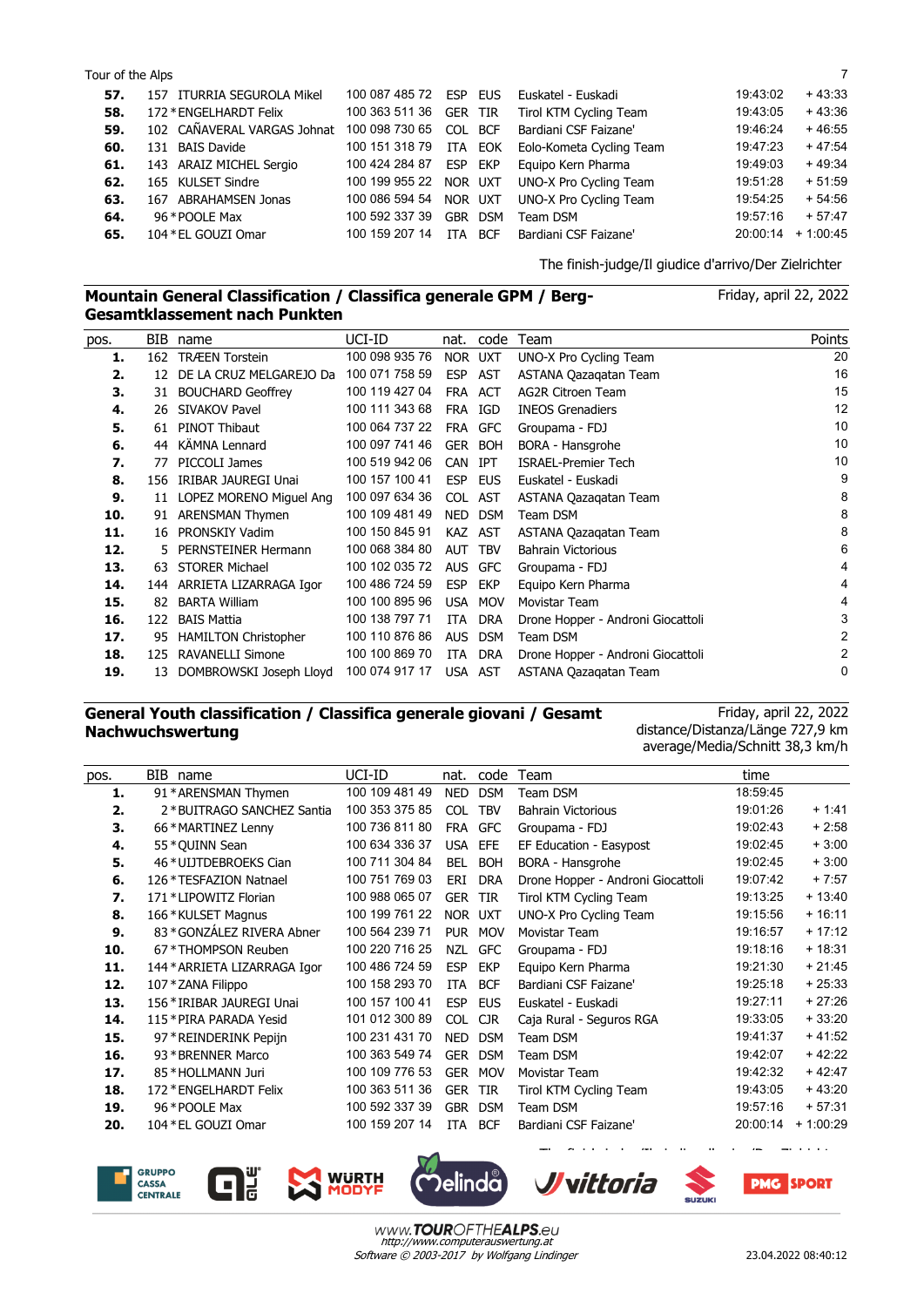l,

#### **Sprint General Classification / Classifica TV generale / Sprint-Gesamtklassement nach Punkten**

Friday, april 22, 2022

| pos. |      | BIB name                   | UCI-ID         |            |            | nat. code Team                    | Points         |
|------|------|----------------------------|----------------|------------|------------|-----------------------------------|----------------|
| 1.   |      | 61 PINOT Thibaut           | 100 064 737 22 |            | FRA GFC    | Groupama - FDJ                    | 10             |
| 2.   |      | 11 LOPEZ MORENO Miguel Ang | 100 097 634 36 | COL AST    |            | ASTANA Qazagatan Team             | 6              |
| 3.   |      | 12 DE LA CRUZ MELGAREJO Da | 100 071 758 59 | ESP        | AST        | ASTANA Qazagatan Team             | 6              |
| 4.   |      | 45 PALZER Anton            | 101 133 963 17 |            | GER BOH    | BORA - Hansgrohe                  | 6              |
| 5.   |      | 95 HAMILTON Christopher    | 100 110 876 86 | AUS.       | <b>DSM</b> | Team DSM                          | 4              |
| 6.   |      | 37 PRODHOMME Nicolas       | 100 142 190 69 | FRA ACT    |            | AG2R Citroen Team                 | 4              |
| 7.   |      | 16 PRONSKIY Vadim          | 100 150 845 91 | KAZ AST    |            | ASTANA Qazagatan Team             | 4              |
| 8.   |      | 46 UIJTDEBROEKS Cian       | 100 711 304 84 |            | BEL BOH    | BORA - Hansgrohe                  | $\mathfrak{p}$ |
| 9.   |      | 126 TESFAZION Natnael      | 100 751 769 03 | ERI        | DRA        | Drone Hopper - Androni Giocattoli | 2              |
| 10.  | 21   | <b>AMADOR Andrey</b>       | 100 034 739 94 | CRC IGD    |            | <b>INEOS Grenadiers</b>           | 2              |
| 11.  | 122. | BAIS Mattia                | 100 138 797 71 |            | ITA DRA    | Drone Hopper - Androni Giocattoli | 2              |
| 12.  | 77   | PICCOLI James              | 100 519 942 06 | <b>CAN</b> | IPT        | <b>ISRAEL-Premier Tech</b>        | 2              |
|      |      |                            |                |            |            |                                   |                |

## **Teams' General Classification on time / Classifica generale squadre / Mannschafts-Gesamtklassement nach Zeit**

Friday, april 22, 2022

| pos. | code           | Team                              | time     |                      |
|------|----------------|-----------------------------------|----------|----------------------|
| 1.   | <b>GFC</b>     | Groupama - FDJ                    | 56:51:08 |                      |
| 2.   | IGD            | <b>INEOS Grenadiers</b>           | 57:01:12 | $+10:04$             |
| З.   | <b>TBV</b>     | <b>Bahrain Victorious</b>         | 57:03:13 | $+12:05$             |
|      | <b>4. EFE</b>  | EF Education - Easypost           | 57:08:58 | $+17:50$             |
| 5.   | <b>DSM</b>     | Team DSM                          | 57:10:12 | $+19:04$             |
| 6.   | AST            | ASTANA Qazagatan Team             | 57:15:38 | $+24:30$             |
|      | <b>7.</b> MOV  | Movistar Team                     | 57:23:32 | $+32:24$             |
| 8.   | ACT            | AG2R Citroen Team                 | 57:29:33 | $+38:25$             |
|      | <b>9. BOH</b>  | BORA - Hansgrohe                  | 57:36:18 | $+45:10$             |
|      | <b>10. EUS</b> | Euskatel - Euskadi                | 57:51:27 | $+1:00:19$           |
|      | <b>11.</b> UXT | UNO-X Pro Cycling Team            |          | $57:58:24$ + 1:07:16 |
| 12.  | <b>DRA</b>     | Drone Hopper - Androni Giocattoli |          | $57:58:46$ + 1:07:38 |
|      | <b>13. EKP</b> | Equipo Kern Pharma                |          | $57:59:36$ + 1:08:28 |
|      | <b>14. CJR</b> | Caja Rural - Seguros RGA          |          | $58:10:45 + 1:19:37$ |
|      | <b>15. BCF</b> | Bardiani CSF Faizane'             | 58:36:30 | $+1.45.22$           |